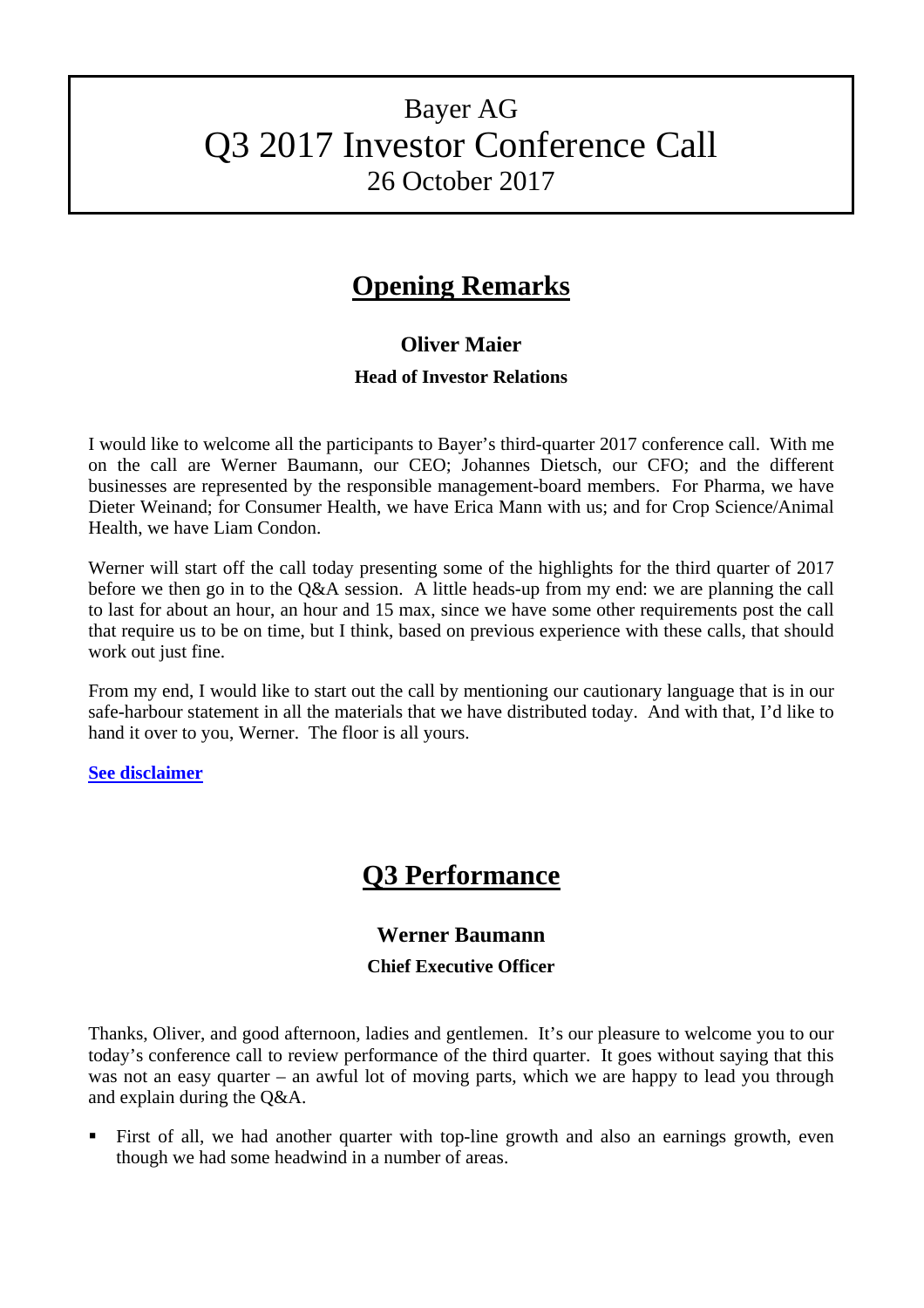- Secondly, we managed to further bring our position in Covestro down by about 16.3% and we also signed a so-called non-domination agreement which finally allows us to deconsolidate Covestro as of 30 September.
- We also confirm, in now the new structure, our group outlook for full-year 2017. The outlook for sales and earnings growth on the divisional level is also confirmed, despite some of the FX headwinds we experience.
- We've, of course, also made further progress on the acquisition of Monsanto. As expected, the European Commission entered into phase II of its investigation in the US. We responded to the DOJ's second request and we continue to be in discussions with CFIUS. We also continue to work very closely and constructively with all regulators and anticipate the closing unchanged by early 2018. As of now, we have achieved roughly a third of the regulatory approvals worldwide.
- Also in light of the planned Monsanto acquisition, we signed an agreement to sell selected of our Crop Science businesses to BASF for €5.9 billion, and the assets that we are going to sell include our glufosinate-ammonium platform, the related LibertyLink trait technology for herbicide tolerance and, essentially, all of our Field Crop businesses, as well as the related R&D capacities. The assets generated overall net sales of about  $\bigoplus$ .3 billion in the reference year 2016. Of course, that transaction is also subject to regulatory approval and is contingent on us successfully closing the acquisition of Monsanto.
- As far as the Pharma pipeline goes, we made good progress in particular with Xarelto and the COMPASS data that we hosted a separate conference call on in August, Eylea, copanlisib and also our long-acting factor VIII, damoctocog.

Now let me come to slide 4. After deconsolidation of Covestro, third-quarter revenue increased by 1.2% on a currency and portfolio-adjusted basis. EBITDA before special items increased by 4%. Currency-adjusted EBITDA before special items increased by 9%. Pharma delivered again an increase in sales, driven by our key products Xarelto, Eylea, Xofigo, Stivarga and Adempas, which, altogether, grew by 13%. Earnings in Pharma increased mainly due to top-line leverage and continued very disciplined expense management.

On the other hand, Consumer Health had a weak quarter. In quarter two, we already indicated that we'd have a weak half- year two for Consumer Health, and Q3 is a reflection of it. Sales were down by about 3% and underlying EBITDA down by 16%. The issues that influenced the performance in Consumer Health in Q2 continued to have an impact also this quarter, and will continue to have an impact at least for the remainder of the year, as already indicated in our guidance for full-year 2017.

Crop Science showed an increase in sales after quarter two. Underlying EBITDA declines due to lower selling prices and a negative currency effect. Importantly, the situation in Brazil has been stabilised, and sales in Brazil only declined slightly. Animal Health increased sales in an overall weak market environment, while its underlying EBITDA declined.

Now, let me come to core EPS, which also needs some explaining. Core EPS is down just about by 4% as a consequence of the increased number of shares used for our EPS calculation following the issuance of the mandatory convertible notes last year in November. While those are not shares that are entitled for dividends, they are already included in the core EPS calculation. So, adjusting for this effect, core EPS would have improved by 1.4%.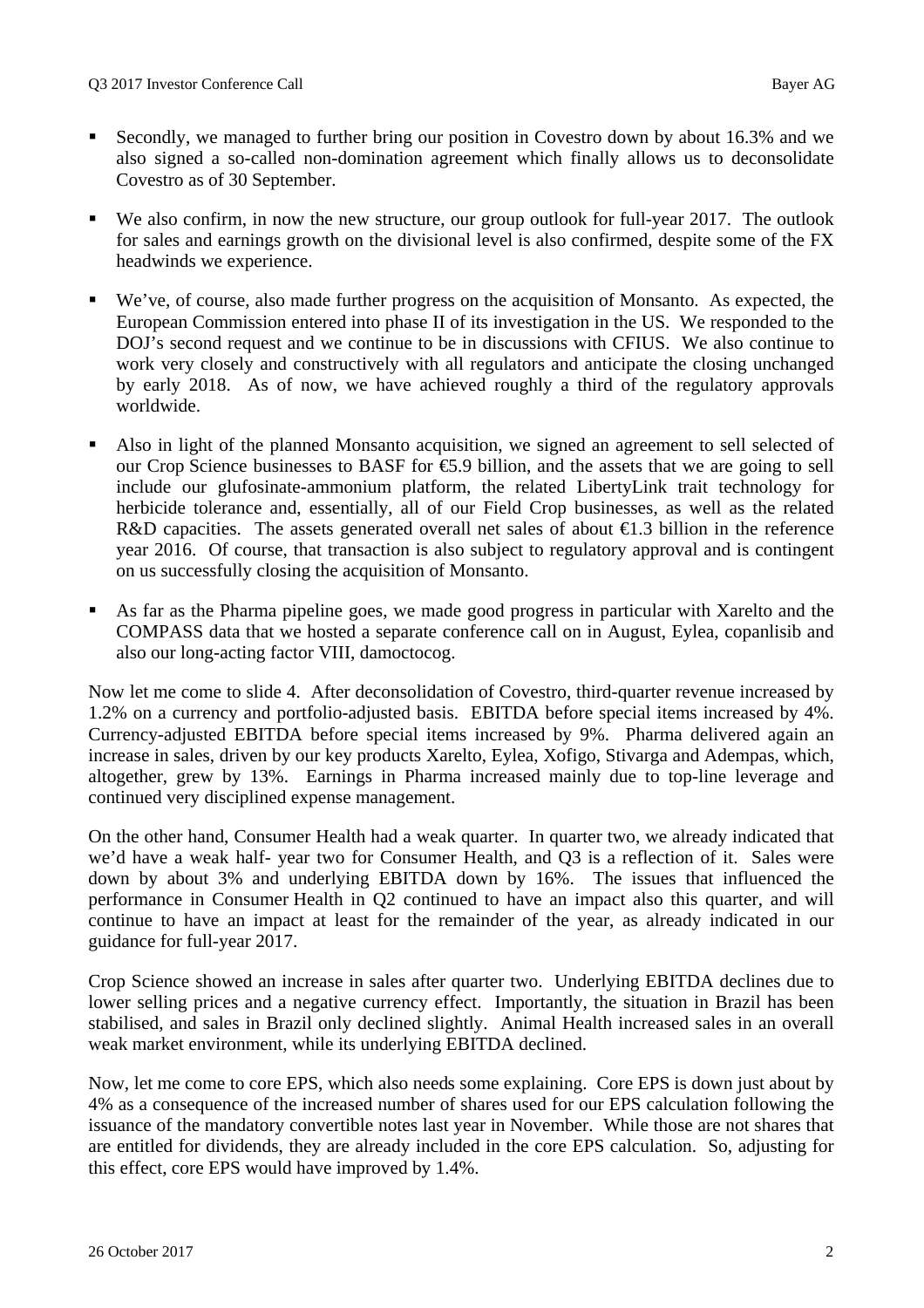Now, let me switch to the key themes for quarter three. First of all, growth profile in Pharma. Pharma grew about 2% in the quarter, and sales growth was actually negatively impacted by lower sales of Kogenate. As indicated multiple times before, this was due in particular to our distribution partner CSL that placed substantially lower order volume compared to what was contractually agreed upon for the active ingredient. After adjusting for this effect, Pharma would have actually been growing by 4.4% in the third quarter.

Our Kogenate and Kovaltry brands combined were up 1.4% in the quarter. We now expect 2017 reported sales of Kogenate to be down in the mid-teens percentage. The contractual obligations that CSL would normally have to honour were not met, and the sales impact will actually continue to be effective also for the fourth quarter, as the contract is now coming to an end. On earnings, we, however, could actually book the minimum order quantities and the profits related to that in quarter three for the remainder of the year.

So, now let me comment on the performance of Xarelto. Xarelto sales were affected by US royalty phasing and discounts in some ex-US markets, partially compensated by share gains. The inmarket performance in the US is intact, as demonstrated by the 20% increase in sales reported by J&J. Xarelto remains the established global market leader and continues to be the local NOAC leader in more than 50 countries. We also gained significantly in market share – or J&J did – in the US. We confirm, hence, also our guidance for a mid-teens-percentage growth for Xarelto in 2017, so we are totally confident in terms of an intact growth trajectory.

We also confirm our 2017 outlook for the Pharma business overall. We continue to expect a mid-single-digit increase in sales; nominal sales, however, are now expected to be around  $\epsilon$ 17 billion, compared to more than  $\epsilon$ 17 billion, and that is due to foreign-exchange effects. We also continue to expect combined sales from our key growth products, Xarelto, Eylea, Xofigo, Stivarga and Adempas, to exceed  $\epsilon$ 6 billion this year. Thus, the overall growth profile for Pharma is solidly intact.

Let me also comment on the most important pipeline news at Pharma:

- As mentioned already in my introductory remarks, we're presenting exciting data from the COMPASS trial, which investigates Xarelto in patients suffering from coronary artery disease or peripheral artery disease. Xarelto demonstrates pure efficacy in this setting. While, as expected, major bleeding was increased, we found no significant increase in intracranial or fatal bleeding. We are now targeting to file for approval in these indications before year-end and, once approved, the COMPASS treatment regimen could have the potential to change the standard of care for coronary and peripheral artery disease going forward.
- In addition, we received a positive CHMP opinion for the use of the 10 mg dose of Xarelto for the extended prevention of venous thromboembolism based on the EINSTEIN CHOICE data. The NAVIGATE ESUS trial was halted, as the study, at interim, indicated no efficacy improvement of Xarelto over low-dose aspirin in patients with embolic stroke of undetermined source.
- We also presented the one-year treat-and-extend data from the ALTAIR study with Eylea in Japanese patients with wet AMD. The data has shown the potential for extending treatment intervals with Eylea to 12 weeks and beyond for a large proportion of the patients.
- Based on the data from the phase II CHRONOS-1 study with copanlisib, we received FDA accelerated approval for the treatment of adult patients with relapsed follicular lymphoma who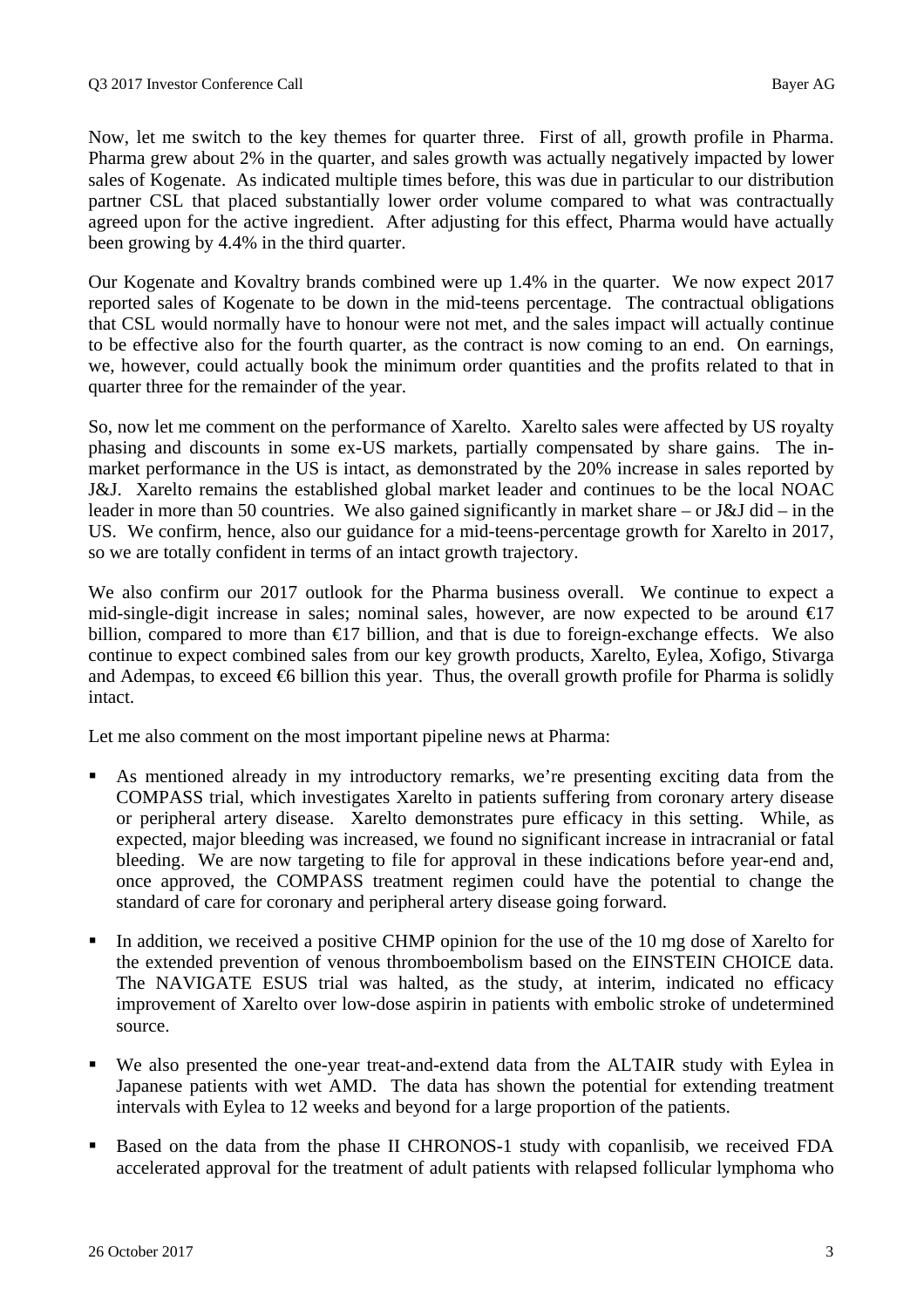have received at least two prior systemic therapies. The brand has been launched under the name of Aliqopa.

 And last but not least, we filed for approval for our long-acting recombinant Factor VIII, or damoctocog, for the treatment of haemophilia A in the US, Europe and Japan.

Now, a few words about the deconsolidation of Covestro. At the end of the third quarter, we reduced our stake in Covestro to now 24.6% that we hold directly. Additionally, the Bayer Pension Trust continues to hold 8.9% of the shares. With the signing of a control-termination agreement at the end of September, we have lost effective control over Covestro and, hence, we deconsolidated at the end of the third quarter. Previous periods are presented as discontinued operation in the income statements and also in the cash-flow statements. The balance sheets will not be restated.

Now, the 24.6% that we still retain in Covestro is classified as an associate, due to the remaining significant influence we have with that stake, and will be accounted for using the so-called equity method as of the fourth quarter. The proportion of market value of Covestro at the end of September in the amount of  $\epsilon$ 3.6 billion is considered to be a technically assumed purchase price. A purchase-price allocation was conducted for that remaining equity stake in order to reconcile the book value of Bayer's share of Covestro's net assets with a carrying amount of the equity investment measured at fair value. This led to a gain of  $\epsilon$ 2.8 billion.

Going forward, future profit or loss from the at-equity investment in Covestro will be shown as part of continuing operations in our financial results and will include Bayer's share of Covestro's net income and the net amortisation of step-ups from the Covestro purchase-price allocation. The later will be shown as a special item. In the Appendix of today's slide deck, you will find some additional explanatory notes regarding the purchase-price accounting. Let me also reiterate from our earlier statements that we intend to achieve full separation from Covestro in the medium term.

Now, let me come to the essentially unchanged outlook for 2017. Following the deconsolidation of Covestro, Bayer's continued operations reflect the previously reported Life Sciences businesses. For these operations, we are still planning sales of €35-36 billion. This continues to correspond to a low-single-digit-percentage increase on a currency and portfolio-adjusted basis. We also continue to expect EBITDA before special items to come in slightly above the level of prior year.

As far as core earnings per share are concerned from continuing operations, we now expect a low-single-digit-percentage decrease on the basis of the values that were adjusted for Covestro effects for the current year and the previous year. This is, again, due primarily to the difference in the number of shares, which grew significantly in 2017 as a result of the mandatory convertible notes that were issued in November of last year. Without this effect, the adjusted earnings per share would actually improve by a low-single-digit percentage. The outlook for sales and earnings growth on the segment level is also confirmed.

So, this concludes my prepared remarks and, with that, I hand it back to you, Oliver.

## **Oliver Maier**

Great. Thank you very much, Werner, for the wrap-up, and I think now we can open up the call for the Q&A session.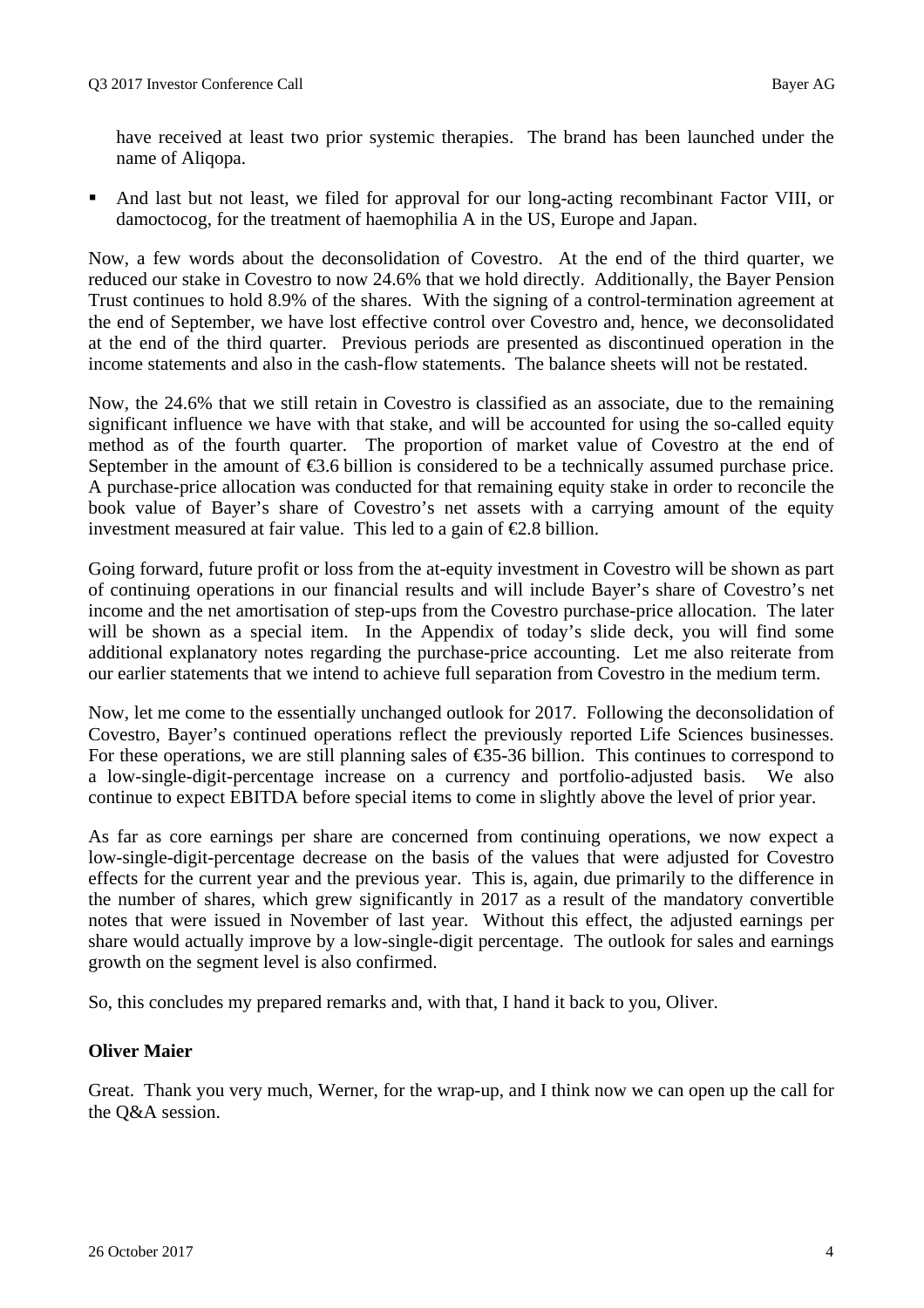## **Questions and Answers**

#### **Sachin Jain, Bank of America Merrill Lynch**

Hi, it's Sachin Jain from Bank of America. Thanks for taking my questions. A few, please. Firstly, Werner, I wonder if you could comment on the timing and size of rights issue as you see it now, given the slightly longer European timelines and the €11.6 billion raised through the Covestro proceeds and Crop asset divestments. I understand your comments on the wires about the lost cash flow but, even accounting for that, it seems that it can be smaller versus the  $\epsilon$ 15 billion that you've previously talked about.

Secondly, a clarification comment, again from the wires, that you're looking at further asset divestments. Is that over and above the remaining Covestro stake with the next lockup in December?

And then two business questions. On Xarelto ex-US, it grew 4%-ish in the quarter. Is that a new run rate for the ex-US line, given the pricing-pressure comments that you made?

And then a final question on consumer. Could you update on the remediation plan and confidence in a rebound into next year, acknowledging continued pressure expected in the fourth quarter? Thank you.

#### **Werner Baumann**

Okay. Thanks, Sachin. So, that's a comprehensive set of first questions. Let us start with the clarification of asset divestments, then Hanno will answer on timing and size of the rights issue before Dieter will take Xarelto, and then Erica will comment on Consumer Health.

So, on the asset divestitures, what we mean with it is that by no means the deal that has been signed with BASF constitutes the totality of potential antitrust divestitures. We are still in dialogue with, let's say, the main regulatory agencies. That is a process that first has to come to its end, and then the agencies will render their 'verdict' on what the necessary remedies are. We actually catered, to our best understanding, to what it might be with the assets that are already subject to the BASF contract, but this is actually probably a first step and there's somewhat more to come. So, with that, I then hand it over to Hanno.

#### **Johannes Dietsch, Chief Financial Officer**

Okay. Thank you, Sachin. Let me try to answer your question regarding time and size of the rights issue. First, we continue to work on our financing concept for the Monsanto acquisition, trying to optimise the scheme, and we continue to strive for a balance between equity and debt with the target debt size, and achieve investment-grade rating from the rating agencies.

And on the other hand, I follow also your words that we have quite some positives, meanwhile, in calculating our financial scheme. For example, we achieved significantly higher proceeds from Covestro sales this year. To give you a magnitude here, we had transaction volumes of roughly  $\epsilon_0$ billion in Covestro shares, including the exchangeable bond, and the excess gain was calculated with €2.6 billion, over the level we had in our plan last year when the share price of Covestro was at €37.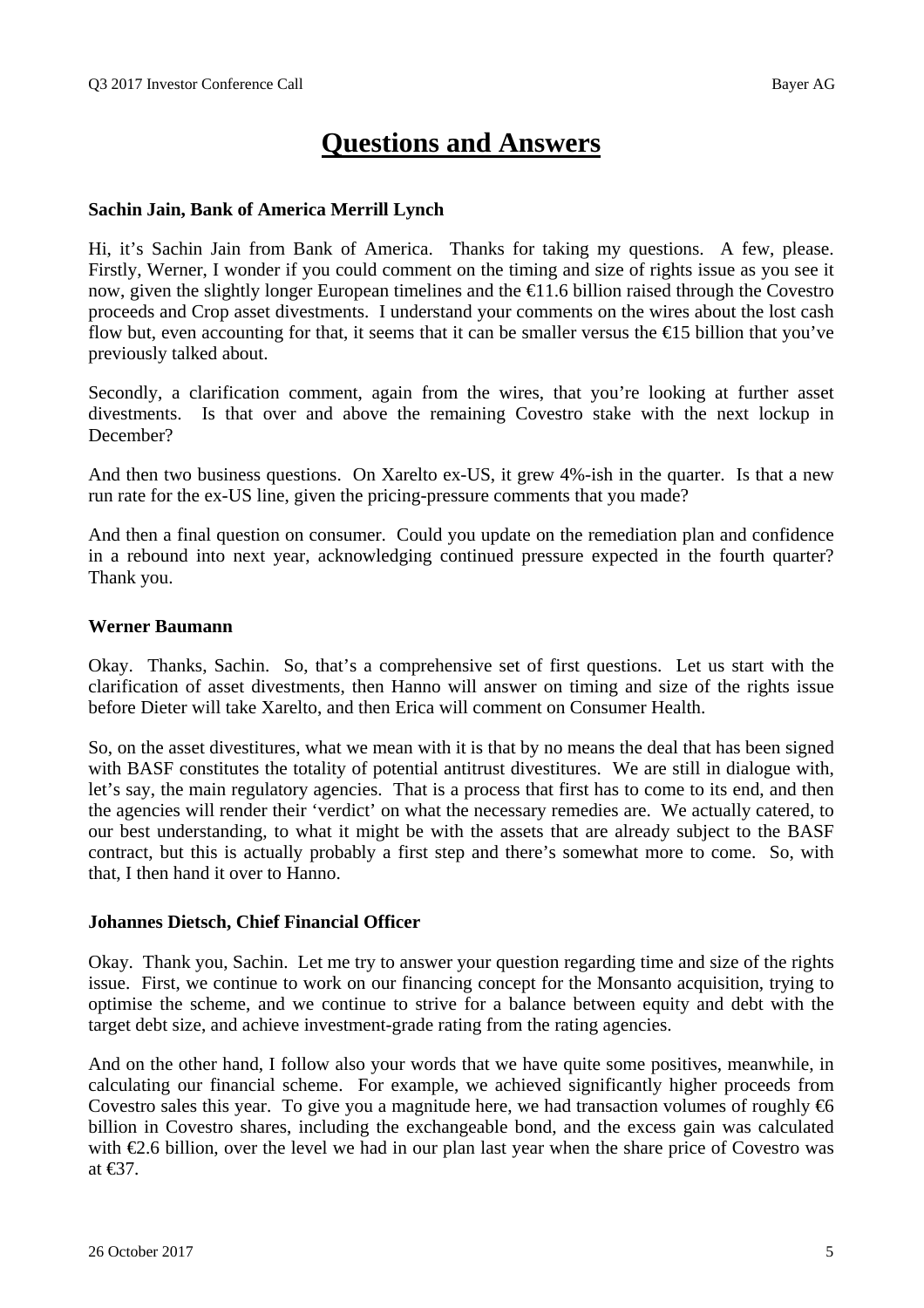We have potential proceeds from the divestitures to BASF. However, with those divestitures, I would like to make sure that we have also a tax bill to serve in the magnitude of  $\epsilon$ 1.5 billion, and we are losing, of course, cash flows from the divestments, which need to be taken into account when you look at the rating model.

We have some benefits from cash flows generating from the underlying business, both in Bayer as well as in Monsanto, to due to the later-than-anticipated closing. But on the other hand, we are currently not foreseeing any hybrid bonds anymore in our financing scheme, which has an influence on the size of the equity piece. And finally, we also are experiencing some headwinds from the currency in our underlying business.

Overall, we may say that we will take into account especially good proceeds from the Covestro divestments in calculating the new size of the equity piece, and we will give you an update, latest at the time of closing or before the next rights issue or the next capital-markets issue. Timing of it will be that, due to the delay in the regulatory process, we do not foresee a rights issue or a capitalmarkets transaction within this year, and it will be done then next year. I hope that answers the question.

## **Werner Baumann**

Okay. Thanks, Hanno. Dieter – Xarelto?

#### **Dieter Weinand, President, Pharmaceuticals**

Sachin, let me address Xarelto and start by saying the fundamentals and market dynamics are intact. Globally, on a currency-adjusted basis, Xarelto grew 7% in the quarter versus the same quarter prior year. So, that was driven, really, globally by a couple of factors. We continue to expand our market leadership and our global market share. If we look at the US, we're very pleased with the in-market performance when you see a 20% growth that J&J have spoken to, and the expansion of the additional 2.5 percentage points in market share.

Ex US, we have also double-digit volume growth that was offset a little bit by some pricing pressure, particularly in Germany, where we had edoxaban launch at a discount and was preferentially treated. We responded and are regaining that preferential status with the payers in the various states in Germany. That was also the case in Austria. In addition to that, we took a price reduction in China in order to be listed on the National Reimbursement Drug List to significantly expand volume over the next few years in the future.

So, overall, the double-digit volume growth we have seen ex-US, the expansion of in-market share in August again over prior month, we feel very confident that we will deliver on the guidance that we have given: mid-teens growth for the year.

#### **Werner Baumann**

Okay. Thanks, Dieter. Erica?

## **Erica Mann, President, Consumer Health**

Thank you. Sachin, I'll just start with an overall setting the scene of what's going on. So, it's fair to say that the issues that influenced our performance in quarter two continue to have an impact in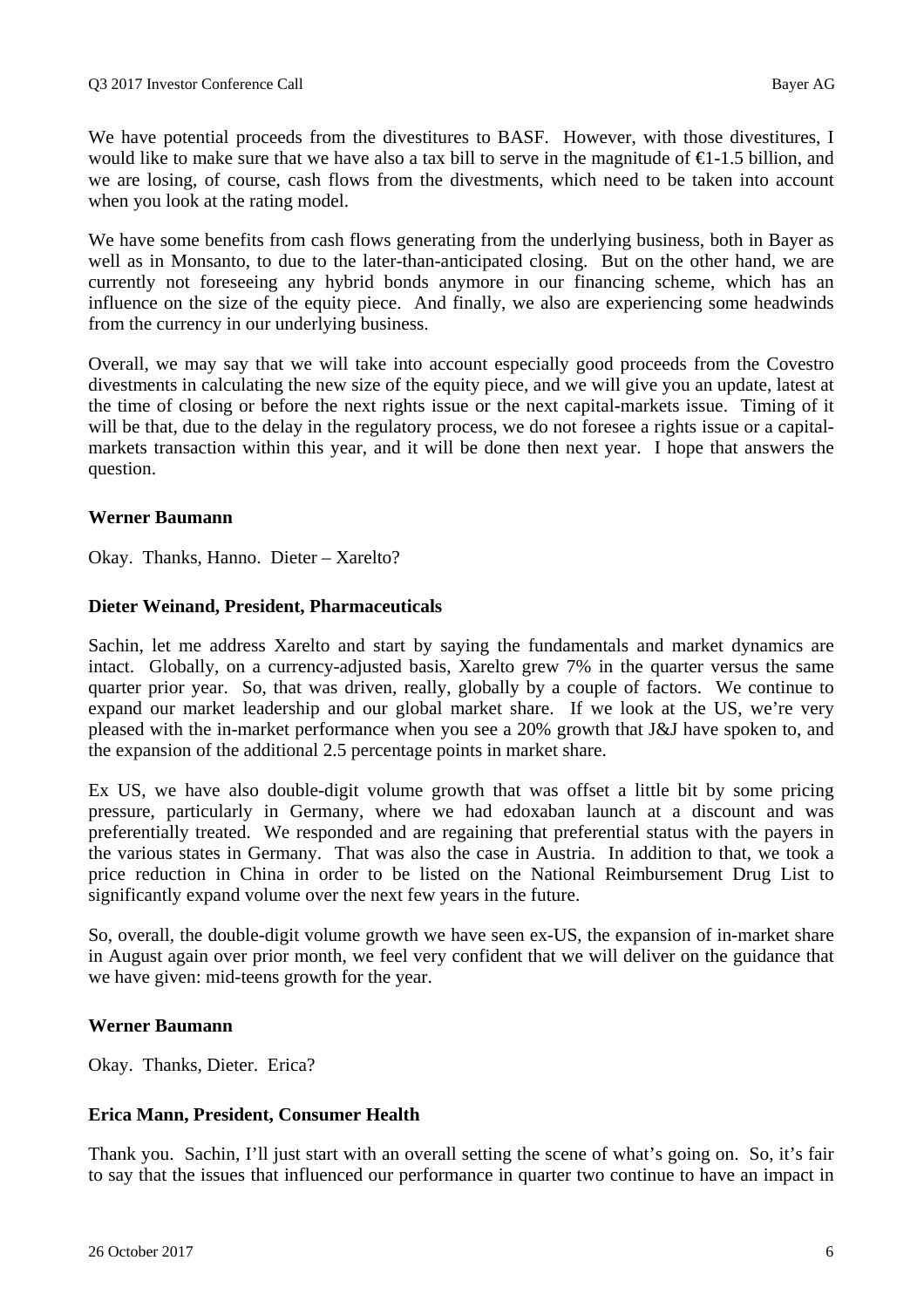this quarter, and will continue to have an impact at least for the balance of the year, as indicated in our guidance for the full year. Now, it's important to note that, despite these challenges, our global market share remains relatively stable. We continue to focus on our US business. This is still a highly dynamic market as a result of some significant structural market shifts; however, we are cautiously optimistic that we are starting to see some early signs with brands like Dr Scholl's and with some of our key retailers like CVS. Now, as expected, our bottom line continues to be affected and we'll remain focused on executing on our already initiated measures, such as increasing our utilisation of our plants and optimising our overall manufacturing network.

But to dive into the US now more specifically, the main brands negatively affected in the US in quarter three were Coppertone, Aleve and One A Day. It's important to note that, while One A Day was down for the quarter, the year-to-date sales are above prior year, driven by good consumption growth. Coppertone was mainly impacted by a weak season, leading to a category decline, coupled with continued competitive pricing pressures and also as we were depleting inventory towards the end of the season. Now, it's important to note that, in 2018, it will be the first year where we we'll fully restage the brand and it should be considered as a year of consolidation and stabilisation for the Coppertone brand. Aleve continues to be negatively impacted by the relaunch of a competitive arthritis product.

So, the number one priority for us remains to turn the US business back to growth, and the efforts that are underway to assure that is by providing increased advertising and promotional support for Claritin in preparation for the fall season, effectively managing the indices and inventory for Coppertone, restaging Aleve with a new and far more aggressive campaign to defend our share, rolling out new marketing programmes and enhanced trade support for One A Day, and then continuing to focus on the Dr Scholl's restage and the distribution gains. And I'm happy to say that we've made an early, small breakthrough at Walmart, with distribution in December on a military campaign. And in addition, we continue to then focus on those brands that are still doing well – brands like MiraLAX, Alka-Seltzer, Afrin – and a poorer season in a few others.

## **Werner Baumann**

Okay. Thanks, Erica. There was one follow-up answer that we missed on the next divestitures on Covestro shares.

#### **Johannes Dietsch**

Yes. Sachin, as for the remaining Covestro shares still sitting in our book, we have actually 24.6%. However, we need to have six percentage points of it to serve the exchangeable bond, and the remaining portion of 18.5%, currently valued at roughly  $\epsilon$ 2.9 billion, will be divested over time because we will stick to what we said before: that, ultimately, we want to go to 0%. And timing for that is not yet defined. First of all, we had this private sale, where we're honouring the lockout period up to December, and we have not decided on our remaining stake yet.

## **Sachin Jain**

Thank you.

## **Werner Baumann**

Thank you.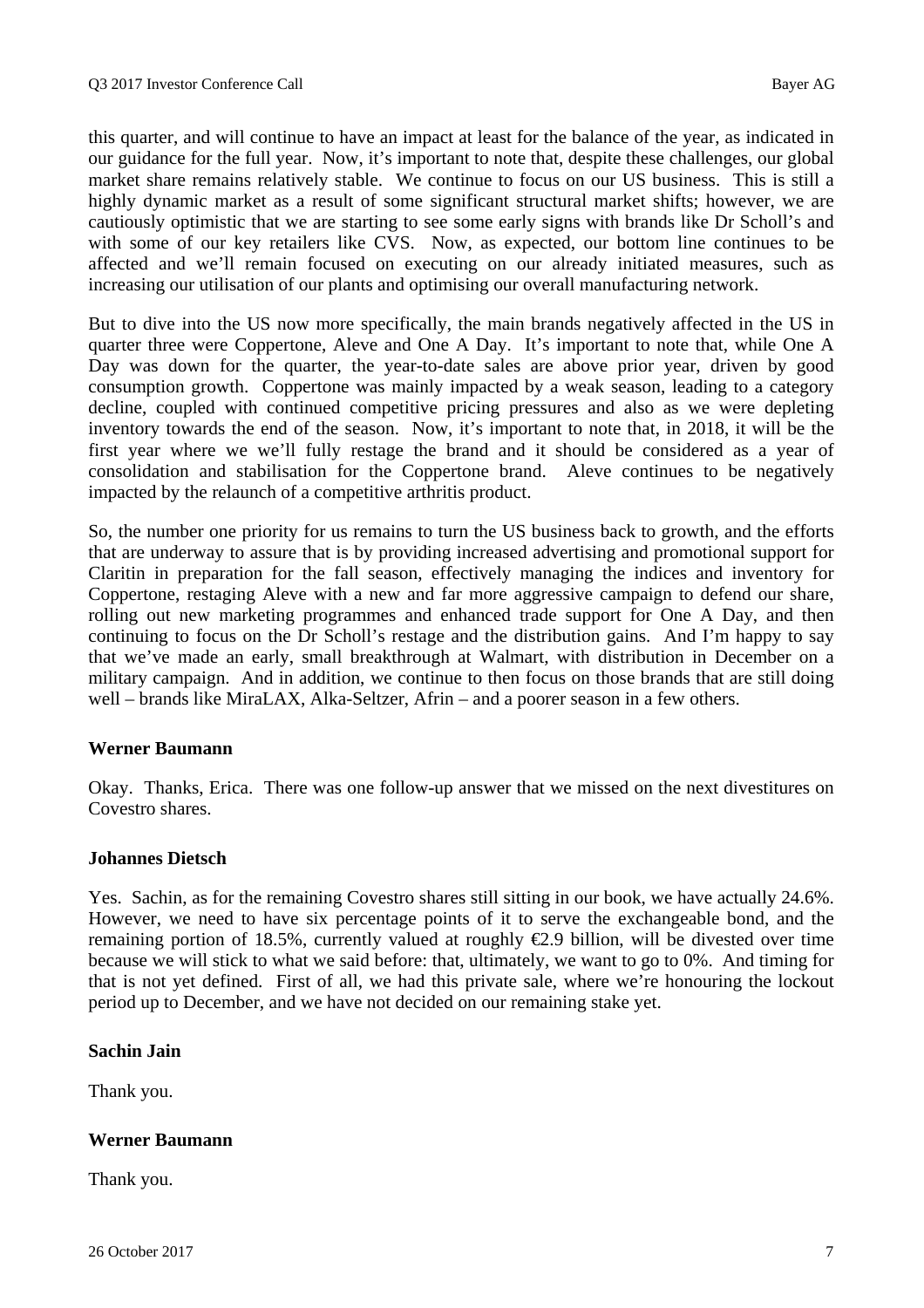### **Luisa Hector, Exane**

Thank you for taking my questions. It's Luisa Hector from Exane. Maybe moving to Kogenate, thank you for the clarification on the guidance for this year, but I wonder what you can tell us about your ability to retain some of the patients who were on Helixate: whether you can start switching them to Kogenate or whether we should be expecting a rebasing of sales and then, hopefully, some growth thereafter with Kovaltry and your long-acting?

And still on Xarelto, just trying to understand, on the US side, this phasing issue with J&J. So, if we look at the nine-month growth, that was just 4% in 2017, and I think that compares to 20% last year. So, it still seems like a bit of a stepdown, despite this 20% underlying in Q3 that J&J talk about, so I'm still trying to reconcile that.

And then perhaps on Consumer, there were a couple of disposal gains already this year. So, if I take those out, I'm seeing a margin of around 13-14% for 2017. So, I'm just wondering, from that basis and in the absence of any gains next year, how should we think about 2018 evolving, especially as you have some longstanding guidance that looks perhaps a little bit ambitious now? Thank you.

#### **Werner Baumann**

Okay. Thanks, Luisa. So the first two questions will be answered by Dieter, and I'll briefly touch on Consumer Health disposal gains and guidance for 2018.

#### **Dieter Weinand**

Okay. So, you correctly noted that the Kogenate family, as reported, which includes Helixate sales, was down in the third quarter versus the quarter in the prior year. If you exclude Helixate, our Kogenate and Kovaltry family sales, our own product sales were up 1.4%, so we're actually pleased with our own product performance.

Now, when it comes to Helixate, there is inventory out there. At the distributor and the pharmacy level, it has to be worked out of the system first before there is significant switching from Helixate to other products. When there is switching from Helixate, for example, in the US, where we see that occurring, we get more than 60% of those patients switched off Helixate on to either Kogenate and Kovaltry. We anticipate, as that switching increases, as Helixate inventory declines works its way out of the system, that we will continue to get that share or a higher share, hopefully, of conversions from Helixate to Kogenate and Kovaltry.

Now, the next question was on Xarelto phasing. You referred to year-to-date growth rates. As you know, and as J&J had announced, they had a different accounting for the donut hole. Where they took the negative impact of the donut hole that normally was accounted for in the fourth quarter in previous years, they took this throughout the year this year. That impacted year-to-date numbers.

In the third quarter, the discrepancy with what you see, our revenue being recorded for the US is flat versus what the revenue increase is in J&J. That has to do with the way the margins are calculated and the phasing and the timing of revenue recognition for the royalties. It's actually a technical matter that should correct itself in the fourth quarter.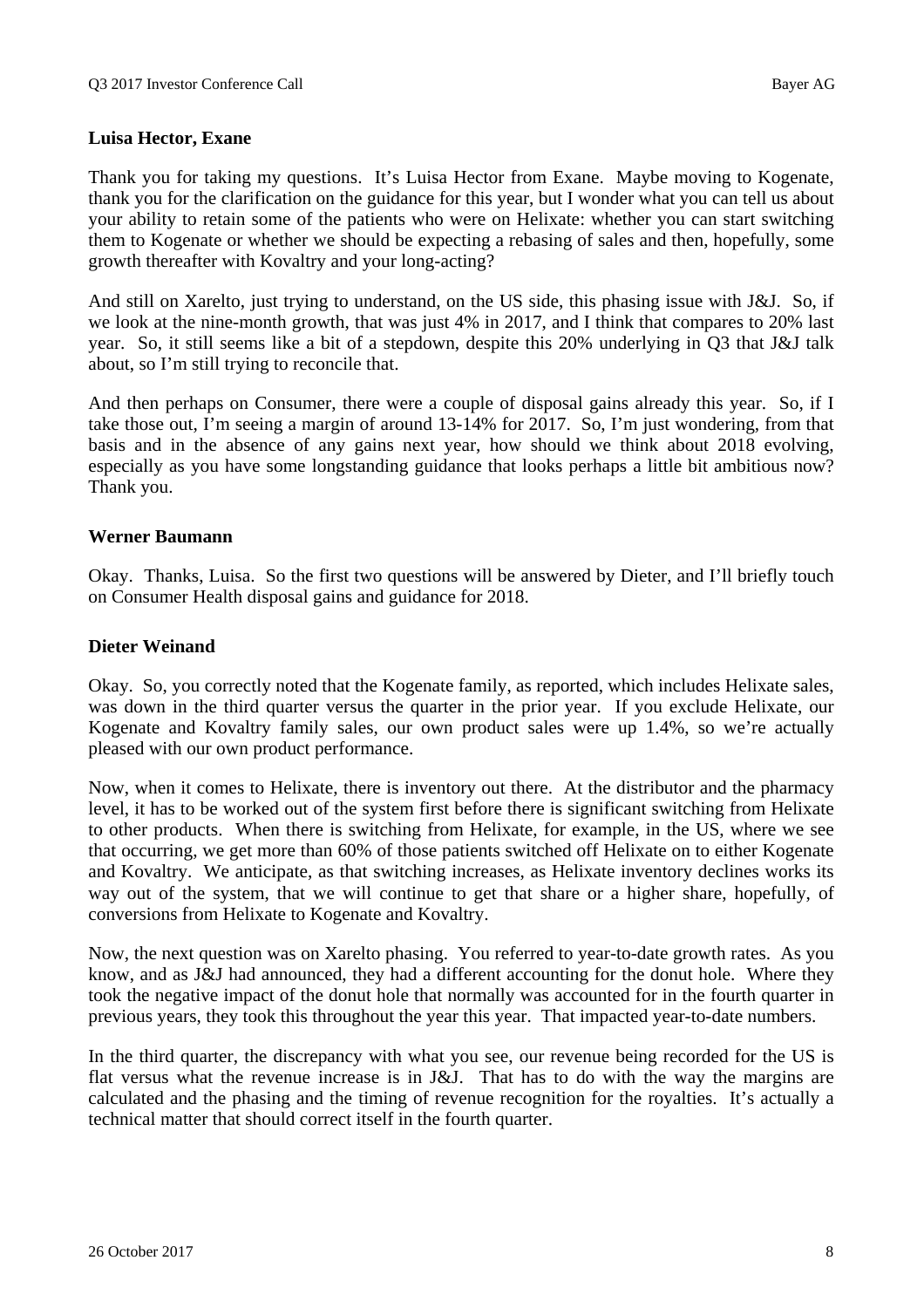## **Werner Baumann**

Okay. Thanks, Dieter. So, Luisa, on Consumer Health and non-recurring effects and what's the read-through not only for 2017 but particularly for 2018, let me start out by saying that pruning of the tail is a good practice in each and every consumer business. So, wherever we see some of our brands that we don't support commercially or, let's say, promotionally anymore, that would be better served in the hands of mostly smaller companies, we do divest of them. We did that in the past and continue to do that. It was important for us in terms of our disclosures that you understand when this happens, and that's what we are doing.

Now, in 2017 in particular, that level is somewhat elevated – there is no doubt about it: somewhere in the area of probably €30-40 million compared to normal, standard years. So, going into 2018, we will, of course, continue to prune our portfolio as we've done in 2017 and prior years. You have to bear with us in terms of giving guidance – that's what we're going to do on the release of 2017 earnings – but I will say that, of course, we are also acutely aware of the challenges we have, and that's part of the second-half 2017 guidance. And Erica and her team are working feverishly, in particular, in turning around the US because, outside of the US, the business continues to grow, actually very nicely, in a number of jurisdictions. It is a mainly US issue we have to fix. And that, of course, then has knock-on effects on supply chain and what have you, if volumes don't come, if new product developments are not successful and the like. So, you should not take 2017 as a new, complete rebasing of our Consumer Health business and its earnings power.

#### **Luisa Hector**

Thank you.

## **Peter Verdult, Citi**

Thanks. Pete Verdult, Citi. Just three questions. Dieter, sorry to come back to Xarelto, but it seems to be the question that we're being asked all morning. Just in terms of the dynamics that you've explained that have impacted rest-of-the-world sales of Xarelto, it doesn't seem these are things that are going to snap back in Q4. So, I'm just wondering if you can just drill down a little bit more as to what your expectations are for that ex-US Xarelto business in Q4.

Secondly, for Werner or Liam, on Animal Health, assets have come into play that would probably be of interest to Bayer, where you're not involved with trying to close Monsanto, and I realise that bandwidth is probably fully taken up with Monsanto, but could you just remind us where your thoughts are on your Animal Health business, how it's going to fit with your new portfolio, assuming Monsanto goes through, and what are the potential options on the table?

And then, lastly and specifically, Liam, can you just remind us where we are with respect to Bayer's next-generation herbicides, the key projects and the timelines you're working to? Thank you.

#### **Werner Baumann**

Okay. Thanks, Peter. So, the first question is going to be taken by Dieter. I'll take Animal Health and then Liam is going to answer the next-generation herbicides.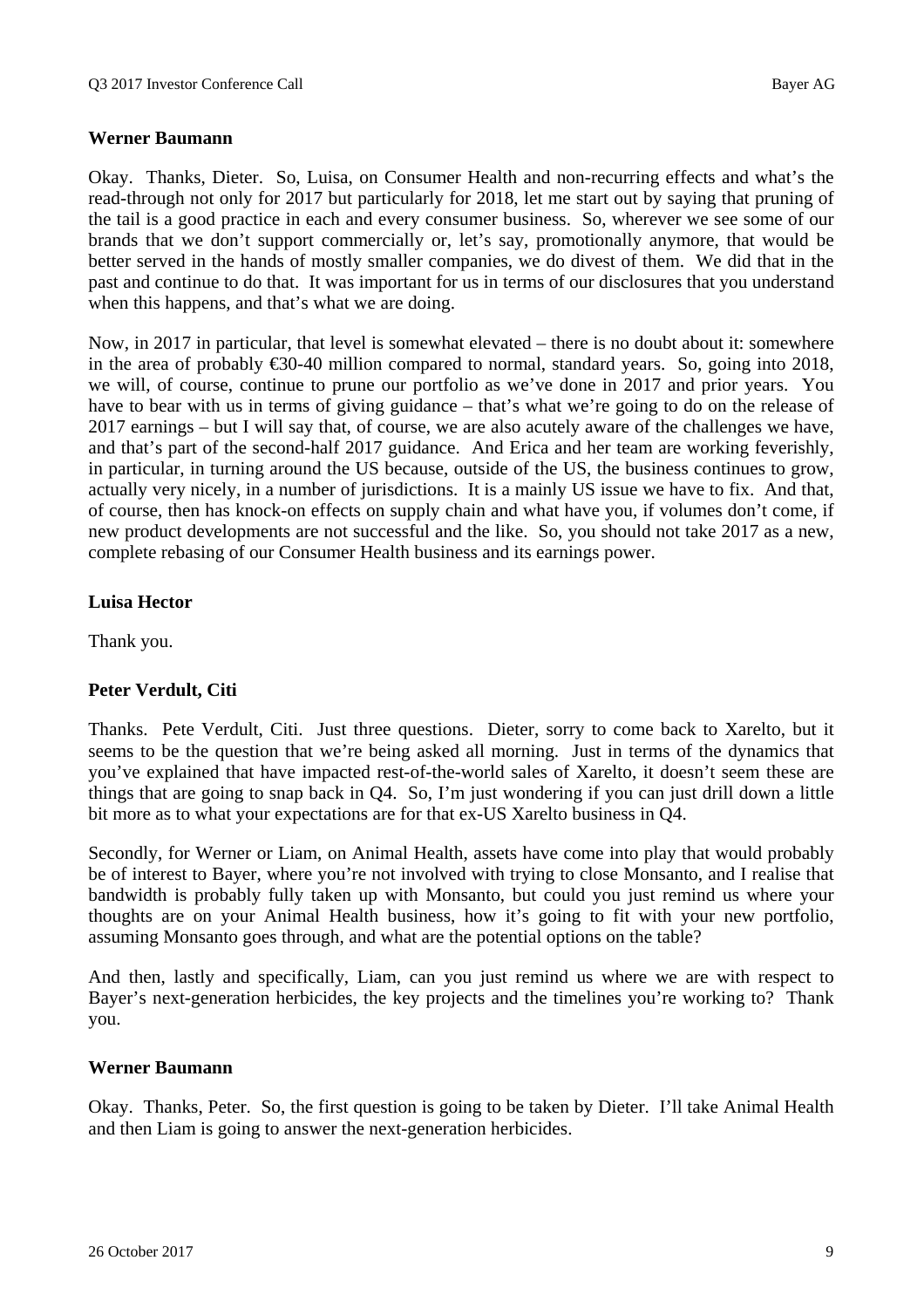## **Dieter Weinand**

Thank you, Peter. So, as I was saying, we actually have good growth momentum in the market with margin growth in double digits, and we anticipate that growth to continue to come in right as where we said, the mid-teens growth for Xarelto for the year. In all or most major markets, we've been able to maintain or expand our market share, thereby market leadership. And even in markets where we have very high market share, like in Brazil, where we're over 55%, we grew again 0.2 percentage points in market share. So, overall, the underlying dynamics are in place, and we expect to continue to grow right in line with what we have guided. And going forward, I think that we are going to file for COMPASS by year-end, hopefully. That should provide good momentum going forward for the brand overall.

#### **Werner Baumann**

Okay. Thanks, Dieter. So, on Animal Health, Animal Health is a business that continues to grow at least in line with markets. So, as we see, we don't have an issue in keeping our relative weight. We, of course, see that some of the assets that are in the market are up for strategic review, as Lilly just announced a couple of days ago, but you are totally right with your assumption that we are currently busy, and there is not an awful lot of things that our organisation would volunteer for to venture into at this point in time.

Quite frankly, I also think it is prudent for us, as a board, to stay focused on the tasks at hand, whether they are operational in nature – we talked about Consumer Health – or whether it's bringing the Monsanto acquisition home and, of course, also finishing on Covestro. This is what we need to focus on. I really believe that these are also the biggest value levers for our shareholder base, and we will not let ourselves be distracted by anything else for the next time to come. So, now we come to Liam.

## **Liam Condon, President, Crop Science**

Yes. Thanks, Pete. So, on the next-generation herbicides, I'd differentiate between the selective and non-selective. We have a variety of products in the selective space coming over the next years. These tend to be relatively small, very specific products, and I guess you're rather more referring to the non-selective potential successors of glufosinate or glyphosate. Here, we're working on various approaches, but these won't reach market until around about the mid-2020s.

#### **Richard Vosser, JP Morgan**

Hi, it's Richard Vosser from JP Morgan. Thanks for taking my questions. First question, just going back to your comments on further divestments around the Monsanto transaction, I think, with the divestment to BASF, you're getting quite close to, I think, the \$1.6 billion originally in the deal agreement. So, could you talk about whether you think you'll have to go through that level and also whether there's any impact on the synergies announced with the original transaction?

Then, second question, again a bit of clarification around the capital-markets transaction. Did I hear correctly that, potentially, it won't just be a rights issue but could also be other means of raising money in the capital markets – accelerated bookbuilds, whatever – in terms of the equity portion of the required financing?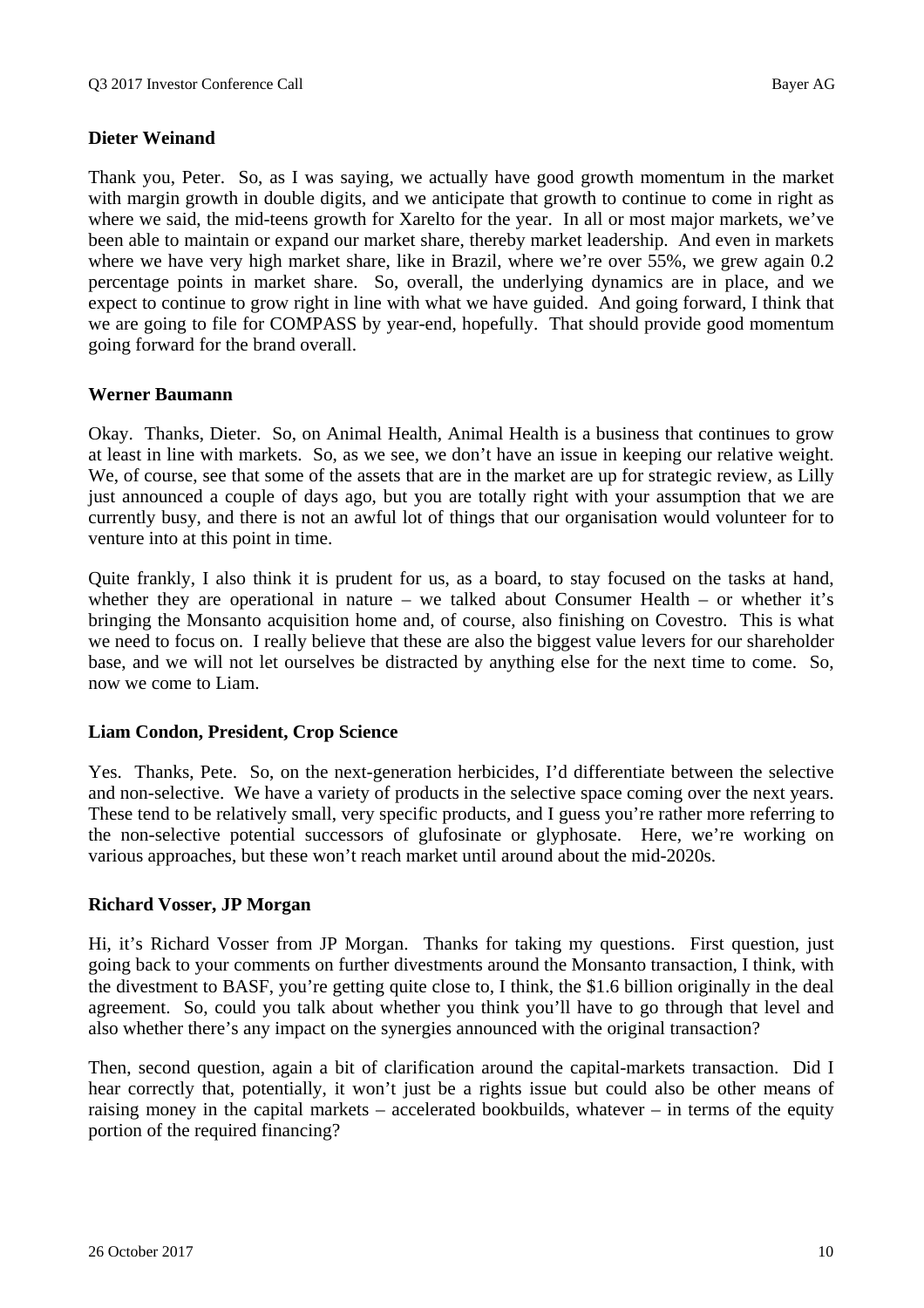And then going to Crop, could you just go into a little bit more detail around the demand dynamics you're seeing in Brazil and how you see the picture for Brazil for the rest of the year and, potentially, actually, for the rest of the markets in Latin America and beyond?

And then, finally, thinking about 2018, again for Crop, it seems as though the recovery in the Crop market probably won't occur in 2018, so could you give some colour on expectations for your part of the Crop business in 2018? Thanks very much.

## **Werner Baumann**

Okay, Richard. Thanks for your questions. So, I'll take number one, followed by Hanno, who's going to talk to current markets, and then the two Crop questions will be answered by Liam.

So, the package that is subject to the contract with BASF has a volume of about \$1.4 billion, so there would be \$200 million left relative to the threshold of the \$1.6 billion you're referring to. Now, I think everybody has to understand what that \$1.6 billion is really about. The \$1.6 billion is a negotiated number without, let's say, having been backed up by detailed assessments of antitrust assets that aren't exactly that number. It was part of the give-and-take when we discussed with our counterparts relative to value on one side and transaction certainty on the other side, and then thing fell into place between \$128, the \$1.6 billion and the \$2 billion reverse break fee.

Now, the \$1.4 is a first step as I mentioned, and we are waiting for final regulatory decisions on how much is going to be affected beyond, and what it is, we don't know, nor can we pre-empt it. Should we exceed this threshold of \$1.6 billion, there's an option for us that we could step back from this transaction. That's what's behind the \$1.6. Up and until \$1.6, we are bound to the contract, and whatever comes has to be divested. Should it go beyond, we would have to step back.

Now, what is also important to understand in that context, and my colleague Hugh Grant mentioned that very often to me, is that the first tomato that exceeds the \$1.6 billion is going to cost us \$2 billion, because while we can step back, we would have to then pay the reverse break fee that would then be triggered. So, we would always look at, let's say, an overall business case of how much more we lose with incremental divestitures in standalone and potentially synergy value relative to the \$2 billion that would be out of the door the very moment we decide not to further pursue this transaction. So, that's the mechanism behind it.

Now, the impact on synergies is something that we will give you a number on, once we know what the overall package is that has to be divested off because, otherwise, all of us would be looking at moving targets as we would calculate and recalculate until the cows come home. But what is important to understand is that all the data that we have been discussing so far were always based on so-called pro-forma financials. That means we take the entire Monsanto portfolio and we take our portfolio, and that's what our synergy assessment has been based on. So, to the extent that we sell assets, we will then have to look at which areas are affected and how big is the synergy share in these areas in order to come up with an overall net effect on synergies. So, with that, I'll turn it to Hanno.

## **Johannes Dietsch**

Well, the question regarding rights issues versus ABB, we have the capital authorisation of up to 10% for the ABB, or as we like. We used half of it already with the mandatory convertible bond, and we could use the remaining authorisation to raise equity up to roughly 5 billion. Now, with a sizable equity issue, the rights issue should be the preferred choice, and it is also a shareholder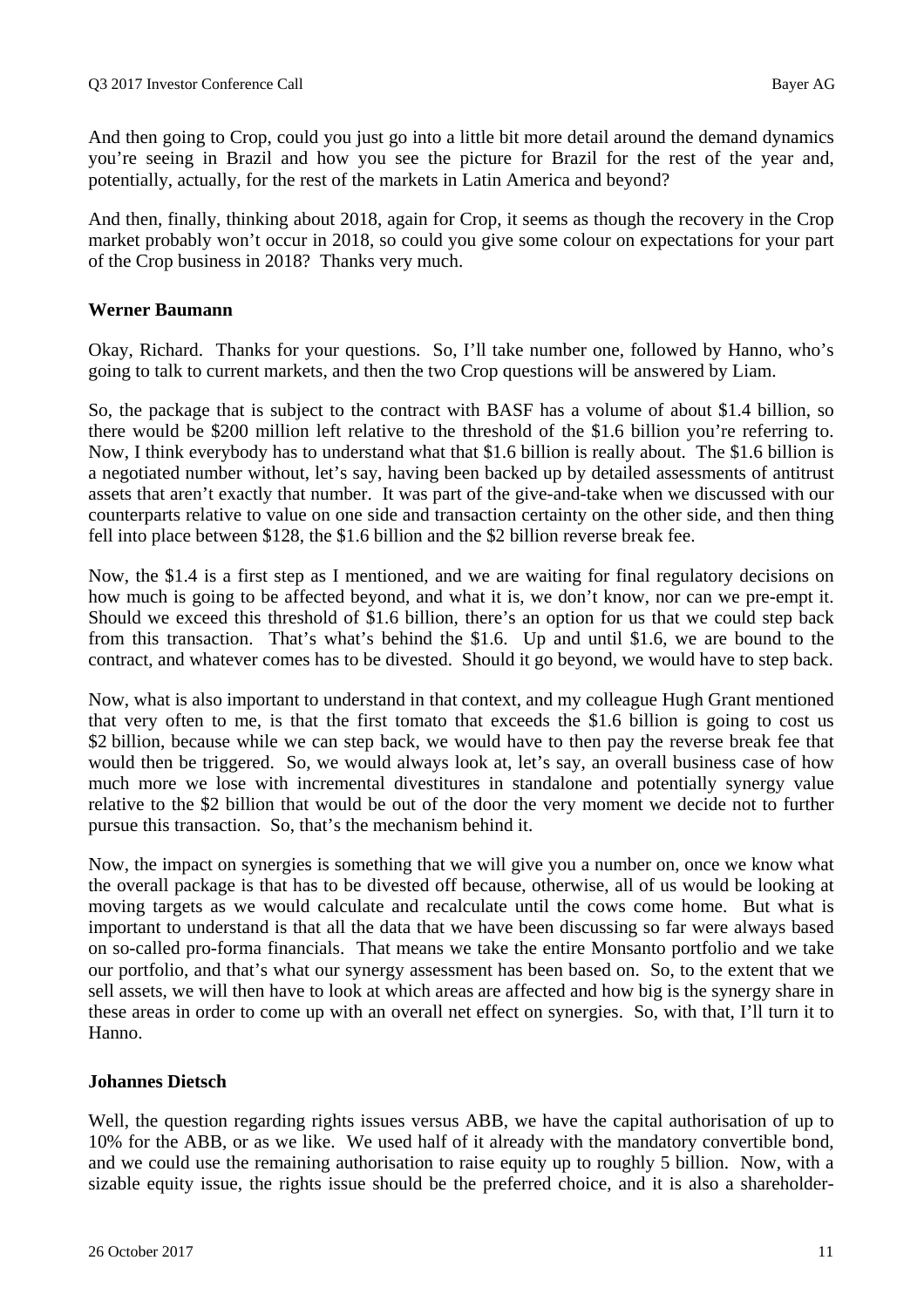friendly instrument because it grants subscription rights to the existing shareholders. Therefore, our view is that the equity measure should come with a rights issue.

## **Werner Baumann**

Thanks Hanno. Liam?

## **Liam Condon**

So, thanks, Richard. I'll refer to the question around demand dynamics for Brazil and outlook for 2018. I think it's really important to note that, as we had highlighted in Q2, there is a disconnect in the crop-protection market in Brazil between sell-in and sell-out – what is actually consumed in the market. And what we have seen is that there has been, for some time now, too much stock in the channel, particularly related to fungicides and insecticides, whereas, on the consumption side, there's relatively robust demand, and this is in the region of single-digit growth that we are seeing on the consumption side. You're not seeing it in the sell-in numbers, simply because the stock levels are so high.

And this was the reason that we took quite significant measures in the second quarter – financial measures – to address the overall issue. And with that, we've combined these financial measures with a lower sell-in for the year and, ultimately, this should lead to a normalisation of the situation for our stocks. And I think what you will see going forward then in Brazil for 2018 is, basically, a balance between sell-in and sell-out, with robust growth in Brazil, because we know consumption growth today is robust and it's forecast going forward to remain relatively robust. But again, we just have this disconnect particularly on the fungicides and insecticides, due to various issues in the past.

Overall outlook for 2018, we will continue to forecast for the slow return to growth. This will be based on, basically, all regions. We are expecting growth in Latin America and further growth again in North America and APAC, and probably a flattish Europe.

#### **Werner Baumann**

Thanks, Liam.

## **Michael Leuchten, UBS**

Thank you. It's Michael Leuchten from UBS. First question on foreign exchange: looking at my own estimates at least, it looks like I was way off on the ex-US foreign-exchange impact, particularly in Pharmaceuticals. I was wondering if you could help us understand how FX impacted the quarter and how it's going to impact Q4, certainly relative to your commentary around Pharma, the guidance for the full year.

And the second question, going back to Consumer Health, it sounded in Q2 like you had seen some green shoots for recovering in Consumer Health, and now it doesn't look again in Q3 that that's really happened. So, when you think about the KPIs of the business and how that develops going forward, what are you looking for in terms of phasing now to really understand whether this business really can turn around into 2018 or whether we are going to look at a couple of quarters where we still see that disconnect in terms of some of the portfolio working and the rest of the portfolio dragging?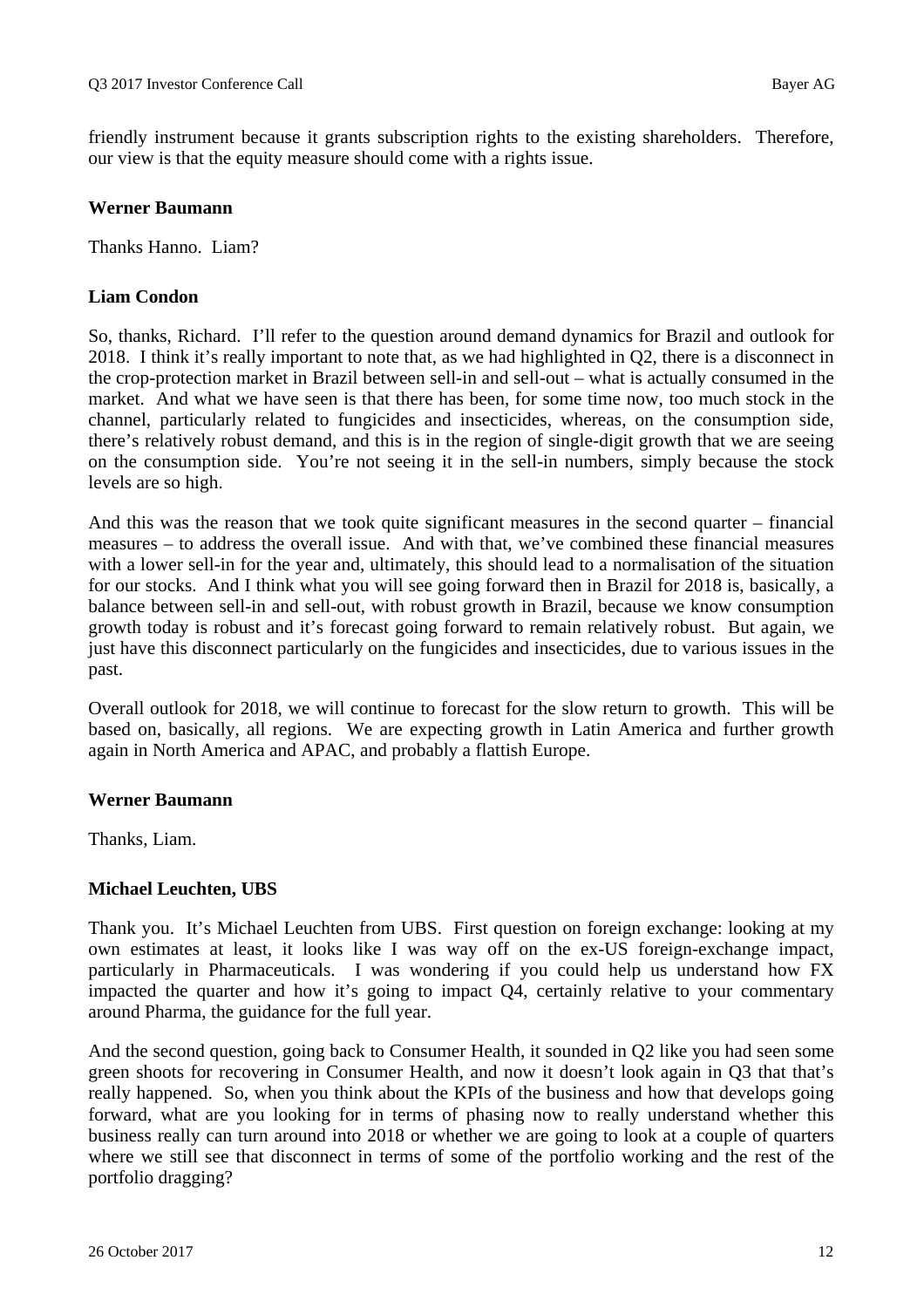## **Werner Baumann**

Hanno will answer the question on foreign exchange before Erica comes to sequential performance this year and then also looking into next year.

#### **Johannes Dietsch**

Okay. Foreign exchange had an impact on the top line for Bayer Group of roughly  $\epsilon$ 350 million in Q3 and nearly  $\epsilon 100$  million in EBITDA. Major contributors are, interestingly, especially on the bottom line, not the US dollar but currencies like the Brazilian real, the Turkish lira, the Chinese renminbi or the British pound; also to some extent, the Japanese yen. So, we have pretty a large currency basket and it's not only US dollars to look at.

And out of the  $\epsilon 100$  million impact we saw, of course, the major portion going to Pharma, with of  $\Theta$ million, and then another  $\Theta$  million to Crop,  $\Theta$  million with Consumer and  $\Theta$  million to Animal Health, and that is relating to the currency baskets. And with the continued strength of the euro against major currencies going forward in the fourth quarter, I expect, of course, a similar negative effect during the fourth quarter as well.

#### **Werner Baumann**

Okay. Thanks, Hanno. Erica?

## **Erica Mann**

So, Michael, the key question for us or the key KPI for us should be to continue to drive share growth as a key focus. Now, if you look ex-US, you'll see that we've gained very satisfactory shares in the majority of the ex-US markets. The US is the market that is facing tremendous structural changes, and we continue to see a very rapidly changing retail landscape. We've noted the number of store closures in this year being much greater than even happened in 2009 and 2008 in the financial crisis. We have noted inventory contractions, on average, from six weeks down to three weeks at key retailers. We also noted in the US market significant channel shifts, such as an acceleration towards e-commerce and, in particular, I can call it the Amazon effect. Value retailers are playing a greater role as they're starting to serve an underserved, lower-income consumer base. And then we also learned consumer behaviours are shifting and they're really moving towards ecommerce channels as well as searching for value.

Now, to address those changes, the following things are going to be critical for us not only now but into 2018. So, a key focus on our channel strategies, in particular in e-commerce, and we have accelerated the hiring of experienced capabilities, so people from large e-commerce players to help us with this. We have been working hard on striking partnerships with e-commerce players such as the one that we just announced recently with Ali Health in China. We're working hard to drive trade-partnership programmes and also accelerating the co-creation of brand innovation by establishing much closer collaboration with key retailers. Now, most importantly for us, the focus is not to build inventory but to ensure that we increase consumption and, therefore, sell-out remains another very important KPI.

## **Werner Baumann**

Okay. Thank you, Erica.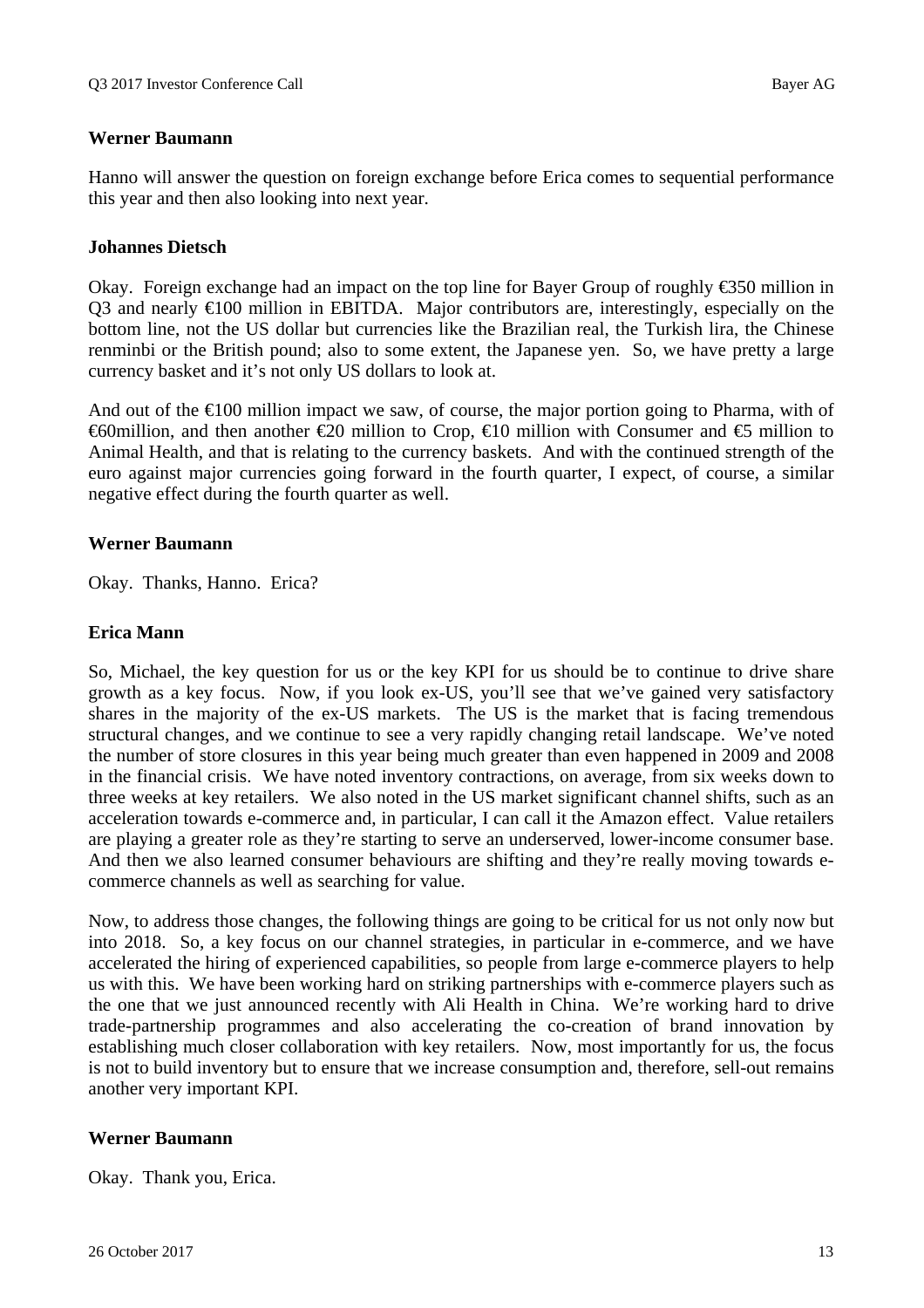## **Vincent Meunier, Morgan Stanley**

Hello. Thank you for taking my questions. Basically, I have two follow-up questions. The first one is on your comments on Animal Health and the comment that you don't want to be distracted. Is it also a valid comment for Consumer Health? The reason I'm asking the question is one of your competitors is talking about potentially a joint venture with Pfizer, so is it a possible option for you or is it simply a no-go?

And second question is the purchase from CSL for Kogenate. Is it mandatory for CSL to purchase a predefined product quantity, and how and when do you plan to get the cash payment which corresponds to the receivables booked in Q3, and what amount of receivables should we expect in Q4? Thank you.

#### **Werner Baumann**

Okay. Thanks, Vincent. So, you can take the statement on Animal Health as also being valid for Consumer Health, and Dieter pointed to this, I think, very well. Even if we wanted to do something on top, we just don't have the bandwidth and it would actually dilute our efforts. And once you start to dilute yourself and focus is not there, you don't do things as well as you should normally do them.

We, of course, also see that there's quite a number of announcements out there in the Consumer Health space: some structural changes that companies are making, such as Reckitt; some kind of dancing around potential changes in ownership structures for existing assets, as we have seen with GSK and Novartis; or the most recent speculation on when the Pfizer consumer business is going to be put up for auction.

We will stay out of all of those because of the said reasons. The good thing about the Consumer Health market, though, or the OTC market in particular, is that this is a market that is far from being finally consolidated, and we'll look at things once we have the bandwidth again, but not now. So, CSL?

#### **Dieter Weinand**

Yes. So, we have a contract in place with CSL that specifies minimum contractual purchases that would not be met with the orders being placed by CSL currently, and that is what is accounted for in our earnings thus far. It's still a matter of debate or disagreement with CSL at this point that requires further discussion and, therefore, the timing of the cash received is still open.

## **Vincent Meunier**

It's more a question of when rather than if.

## **Dieter Weinand**

Yes, the contract seems to be fairly clear. To us, it's a matter of when, not if.

## **Vincent Meunier**

Okay. Thank you.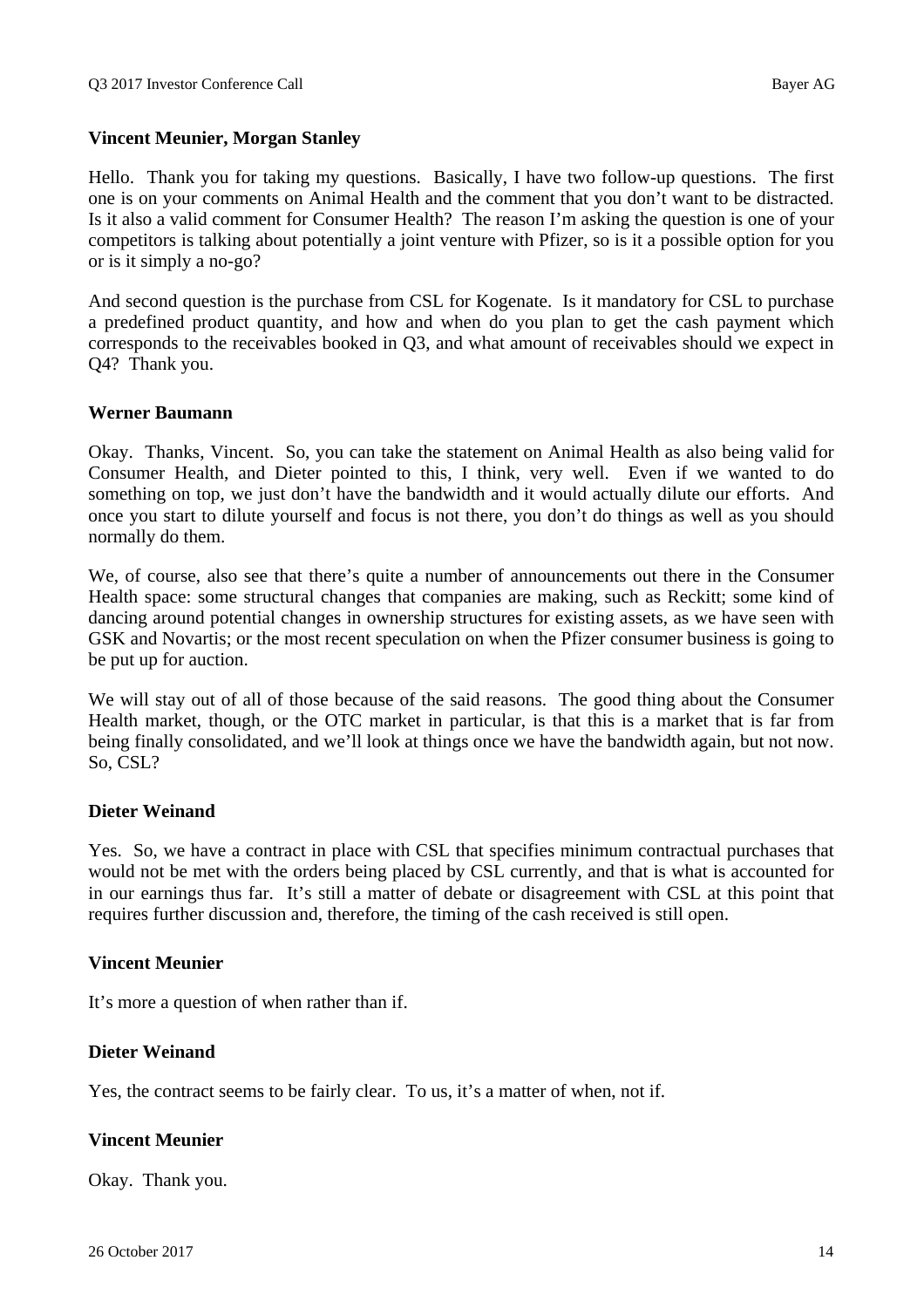## **Jeremy Redenius, Bernstein**

Hi, it's Jeremy Redenius from Bernstein. A few questions, please. First of all, I read that you've had price reductions in Crop Science in Brazil. I'm wondering if you could talk a little bit about the nature of those price reductions.

Second, I'm just looking for further observations from the Crop Science business about 2018. I think one thing I've noticed here is it sounds like Seeds has done particularly well. Did that also include, let's say, seed-treatment sales, which might be a positive indicator for 2019 because farmers are looking to invest to protect their seed more so than you might have expected them to otherwise, or is that just simply buying seeds earlier?

And then, thirdly, coming back to the financing structure for the deal, I think I heard a comment that you're no longer planning to do hybrid bonds. Could you confirm that I heard that correctly and, if not, why are you not planning that any longer? Thank you.

## **Werner Baumann**

Okay. Thanks, Jeremy. So, the first two questions go to Liam, and then Hanno will further elaborate on the financing structure.

## **Liam Condon**

Yes. Thanks, Jeremy. The price decline in Q3 was mainly driven by our Crop Protection business in Brazil, as you can imagine. And in Brazil, this price decline is, to a large extent, directly connected to the channel de-loading programme that we have. And the way that works is we have it basically with the provisions that we have built, and we could either take back stock or, if the distributor wanted to keep product, we could negotiate new payment terms. If we negotiate new payment terms, then, of course, you have to take the current price lists and not price lists from that past.

And given that there's been quite a significant and unfavourable movement on the Brazilian real versus US dollar foreign-exchange rate and our price lists are always fixed to the US dollar, this automatically leads, basically to the fact that the stock the distributor received in the past would be overpriced from today's perspective. And then we simply have to build in that you get a technical price decline then through this stock novation.

However, for us, overall, we see it as a much more beneficial effect because, in essence, we take back less product and we have less logistical costs involved, less write-downs, and it shows confidence that the distributors are confident that they can actually get this product onto the field. So, overall, it looks like very ugly pricing, but there's a positive connotation to this overall.

On the 2018 expectations as well, going forward, as you said, we've had a very strong Seeds business this year – double-digit growth year-to-date – and we note from other competitors that their Seeds business has been doing also pretty strongly, and this is our expectation that that sets a solid base for further growth next year. The issue that we're seeing with the sluggish or low or declining growth in Crop Protection is largely related to this channel-inventory issue in Brazil, which we hope will be cleaned up in the current season, so that we would be back to what you would classify as normal growth from next year.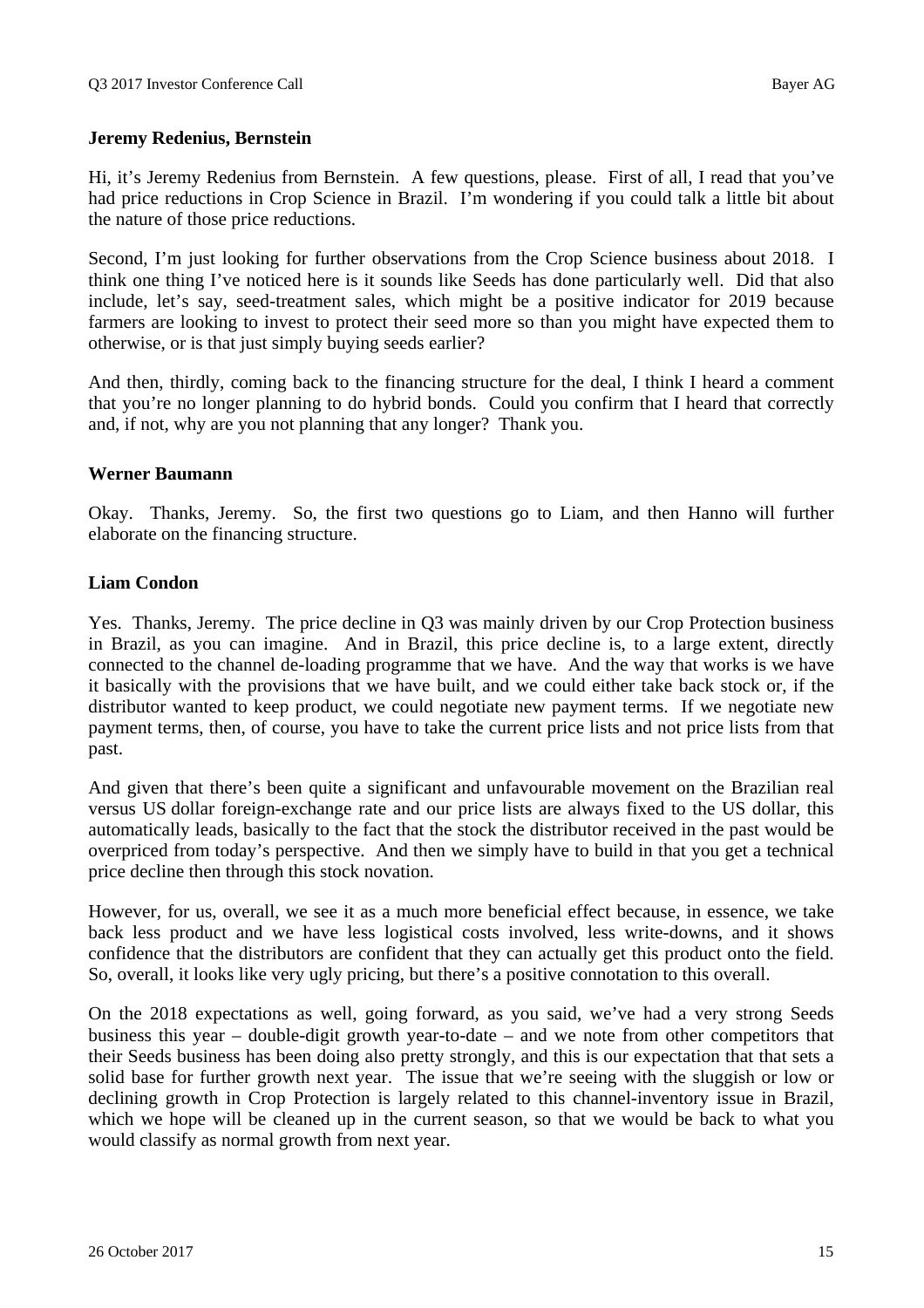## **Jeremy Redenius**

I'm sorry, if I could just clarify one more thing about what you're seeing in Brazil, are you seeing evidence of trading down or actual list-price cuts in response to competition?

#### **Liam Condon**

Whenever there's channel inventories, there's always issues with pricing and, of course, there's also generic competition, but the pricing effect that we saw in Q3 was very heavily dominated by this provisioning effect that I spoke about.

#### **Jeremy Redenius**

Okay. Thank you.

#### **Werner Baumann**

Okay, Liam. Now Hanno.

#### **Johannes Dietsch**

Yes, Jeremy, your question regarding hybrid bonds: yes, I can confirm you have heard it correctly. In the current financing scheme, we do not consider hybrid bonds anymore, for two reasons: they are fairly expensive and we would end up in non-investment grade with those individual bond ratings, and that's the reason why, at this point in time, we do not consider hybrid bonds.

#### **Jeremy Redenius**

Thank you very much.

#### **Christian Faitz, Kepler Cheuvreux**

Yes. Good afternoon. Christian Faitz from Kepler Cheuvreux. A couple of questions, please, on Ag. With regards to Monsanto, can you please update us on where you are with CFIUS negotiations?

Second of all, you have a remaining Bayer Crop Science Seeds business of roughly €500 million post BASF. Can you please elucidate the setup of the business? Is my guesstimate correct that vegetable seeds make up the bulk of your remaining portfolio and the rest is pretty much wheat? If so, how would your vegetable seeds business clash in terms of market share with Monsanto's De Ruiter setup?

And then, final question: what nature was the tender business in insecticides in Europe that you talk about in your release? Thank you.

#### **Werner Baumann**

Okay. Thanks, Christian. So, let me answer the first question and I will try to keep both you and me out of trouble here. The status of the CFIUS discussions is totally confidential, and it is a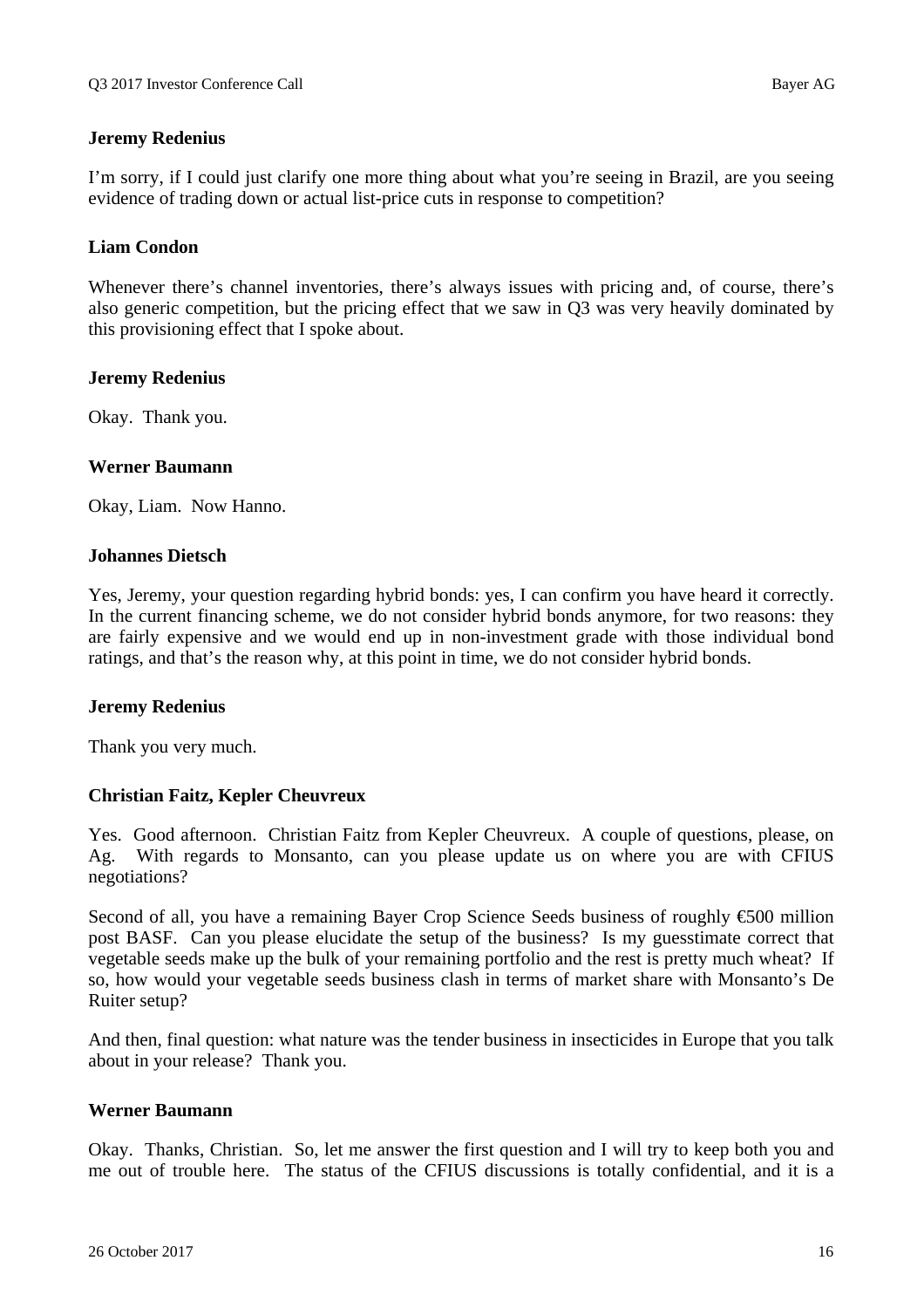criminal offence if I share any detail. So, I guess we've said that we are in constructive discussions and, for both of our sakes, we should leave it there.

Secondly, we go to Seeds and then also to the Ghana business. Liam?

## **Liam Condon**

Yes. So, thanks, Christian. So, you're right: the remaining Seeds business of Bayer is almost exclusively vegetable seeds. There is a small bit of rice seeds in there as well. Wheat, we basically have no seeds today. So, it's basically all vegetable seeds. Here, as you know, the vegetable-seeds market is highly, highly fragmented, with thousands of varieties, all very local in nature, and this is one where we have, of course, also mapped out then any potential overlap with Monsanto, and this is one area of remaining discussion with the regulators. We believe there's limited overlap but we don't want to pre-empt any discussion with the regulator on this one.

On the other question related to the tender in Europe, that was actually Africa, from a regional point of view. It's related to a tender for insecticides in Ghana.

## **Christian Faitz**

Okay, great. Thank you.

## **Werner Baumann**

Thank you, Liam. Thanks, Christian.

## **Oliver Maier**

Last one. Tony Jones, Redburn.

#### **Tony Jones, Redburn**

Thanks for taking my questions. I've just got three quick ones. On the antitrust review, I think we've been in stop-clock mode now for two or three weeks, so should we be expecting that the transaction closure is now moving back into the end of Q1, potentially Q2?

Then on the Consumer, you very well flagged the issues you're facing and it's obviously an industry problem, but should we be expecting there could be a balance-sheet charge at the full-year results and some sort of restructuring response?

And then, just finally, on Pharma and the margin trends going into next year, you're flagging good mix and there's some non-recurring costs, which might help as we go into next year. So, thinking about the exit rate looking quite strong out of this year, would it be crazy to think that EBITDA margin could go up further and, therefore, your guidance looks cautious? Thank you.

#### **Werner Baumann**

Okay. Thanks, Tony. So, let me start with the antitrust and stop-the-clock. We have, unfortunately, run into a second stop-the-clock recently, which gives the affected companies more time to collect the documents that are requested. We are intensively working on satisfying this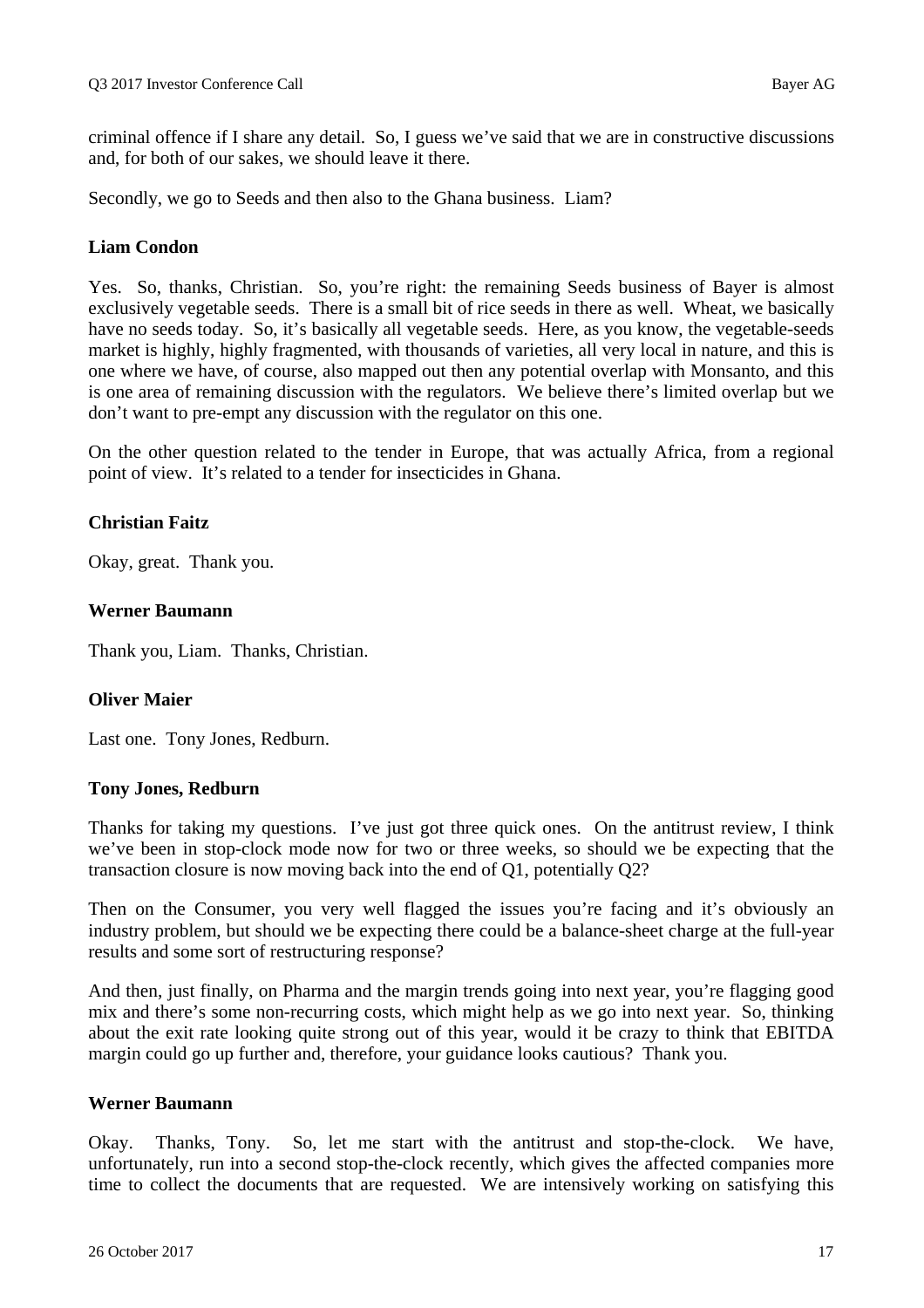second stop-the-clock request, and we are hopeful that that is going to be released, let's say, almost imminently.

Secondly, what is the impact on timelines? There are a few variables here. One is the stop-theclocks; others are – I touched on that earlier – are we going to get a statement of rejection or not, and, and, and – we don't know. We continue to look at the things the way we communicated them before, that we see a closing of the transaction at the beginning or in early 2018. So, that's what we continue to see, so there is no update on it because of the lack of specificity, because then we would have to go into individual months and so on, and there are different regulatory agencies that have to respond by different timelines that are set, and that's what we are waiting for.

Secondly, on Consumer Health and balance-sheet activity, there's the normal procedure of us closing the books in quarter four with looking at the substance of our book values. That will be the same 2017 as we did in 2016. Since that work hasn't started, we can't talk about anticipated results because that's something that our accounting people still have to work through with our auditors. So, I'd ask for your understanding that we can't give you any specificity on it.

Looking at the second half of your question in terms of restructuring charges, as Erica said, there is quite a bit of structural change in the US, and it might be that we might have look at structural measures going forward, but none of that has been decided upon. None of that is part of a currently, let's say, active consideration, so nothing I can share with you prospectively on quarter four here either.

On number three, Pharma margin, [you asked us?] completely crazy to anticipate a further increase of the Pharma margin. I keep asking Dieter the same thing. And also here, it's forward-looking and would actually break the process that we update you.

Then, also, I think, fairly comprehensively, on guidance as part of our 2017 earnings release, we are on record that, in the midterm, which includes 2018, we are trying to get to a 32-34% margin interval, depending on R&D load and our clinical programmes. In line with that aspiration, I think that we fare more than well at this point in time. Everything else, please bear with us and we share our 2018 guidance and the assumptions we are taking on making this guidance with you upon release of 2017 earnings.

## **Tony Jones**

Thank you very much.

## **Werner Baumann**

Thank you.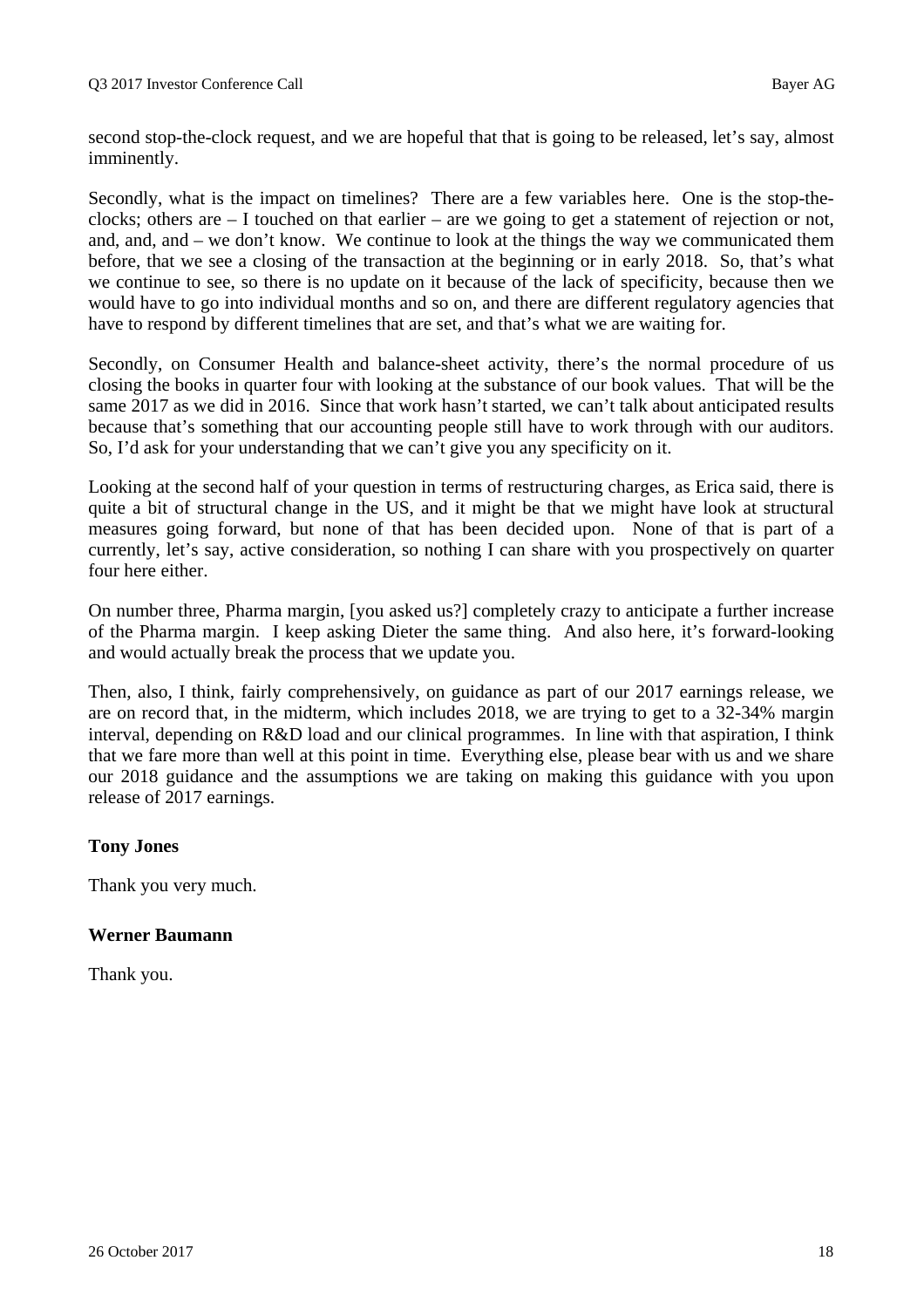# **Closing Remarks**

## **Oliver Maier**

That is great. That's perfectly spot on time, so thank you very much, everybody. We really appreciate your support and your interest, and looking forward to talking to you guys in the future. Thank you.

## **Werner Baumann**

Thank you. Bye-bye.

**This Verbatim Document was produced by Ubiqus UK +44 (0) 20 7269 0370 http://www.ubiqus.co.uk / infouk@ubiqus.com**